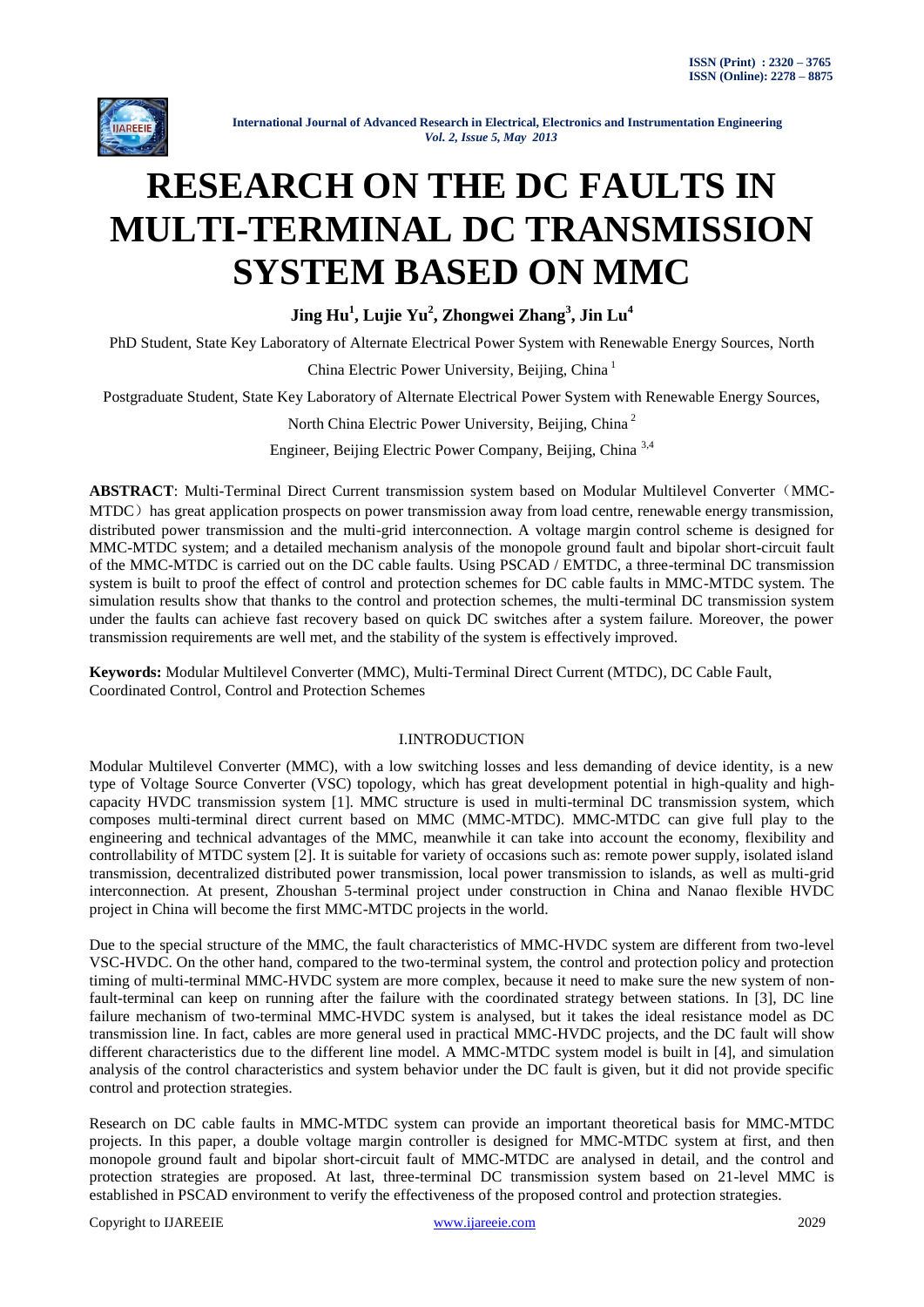

## II. STRUCTURE AND OPERATING PRINCIPLE OF MMC-HVDC SYSTEM

## *A. The Topology and Sub-Module Structure of MMC*

The topology and the sub-module structure of MMC are shown in Figure 1. MMC converter valve is constituted by six arms, and each arm is composed by several sub-modules which are connected with each other and a reactor  $L_0$  in series [5].



Fig. 1 Topological structure of modular multilevel converter

The MMC sub-module consists of a IGBT half-bridge (including two IGBTs of  $T_1$  and  $T_2$ ; two anti-parallel diodes of  $D_1$  and  $D_2$ ) and a DC energy storage capacitor  $(C_0)$ . Each sub-module is a device of double ends, and it can switch between the full module voltage ( $T_1 = ON$ ,  $T_2 = OFF$ ) and zero module voltage ( $T_1 = off$ ,  $T_2 = ON$ ) at the cases of the two current directions. To adjust the voltage of the converter bridge arm, the inputting quantity of the sub-module of the commutation bridge arm is selectively controlled.

## *B. The Operating Principle of MMC-HVDC*

As the MMC bridge output voltage is determined by the number of the switched sub-modules on the bridge arm, so the MMC bridge output voltage can be equivalent to a controllable voltage source [6], the single-ended three-phase equivalent circuit of MMC-HVDC is shown in Figure 2.  $U_1$  is the phase voltage of the AC system grid node (PCC);  $k$  is the ideal transformer ratio,  $u_{si}$  (i=a, b, c) is the output voltage at the secondary side of three-phase AC ideal transformer, *R* represents the equivalent resistance of the loss of lines and transformers,  $L_T$  represents the leakage inductance of converter transformer;  $u_i$  is the output voltage value of the MMC,  $i_i$  (i=a, b, c) is the three-phase AC current value at the grid-side of the converter;  $L_0$  is the inductance value of the bridge arm reactor,  $u_{\text{in}}$  and  $i_{\text{in}}$  are respectively the three-phase voltage and current of the upper arms; *u*in and *i*in are the lower arm voltage and current of three phases;  $i_{dc}$  is the DC current;  $U_{dc}$  is the DC voltage; point N is the potential reference point of the AC neutral point, point O is the equivalent zero potential point at the DC side, of which at least one must be connected to the ground.



Fig.2 The equivalent circuit diagram of MMC-HVDC

Take the phase A as example, in the figure the potential difference voltage of points A and A' with point O are  $u_{AO}$  and  $u_{A/O}$ . If ignore the circulation of the three-phase bridge between the arms, bridge arm voltage of phase A is as follows: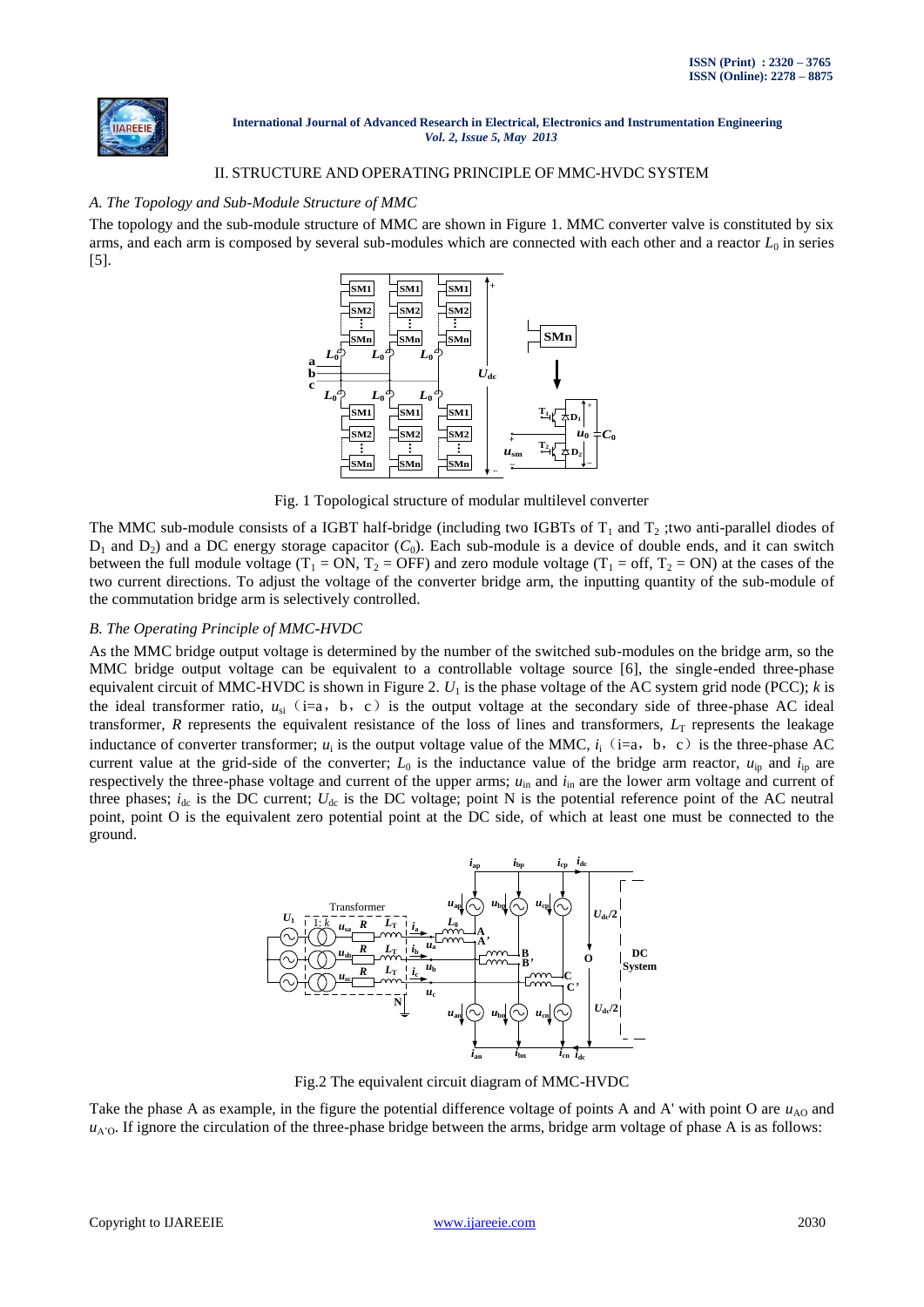

$$
\begin{cases}\n u_{\text{ap}} = -u_{\text{AO}} + \frac{U_{\text{dc}}}{2} \\
u_{\text{an}} = u_{\text{AO}} + \frac{U_{\text{dc}}}{2}\n\end{cases}
$$
\n(1)

Where, the point A and A' are isoelectric. On account of the strict symmetry of three phase unit cells as well as the upper and lower bridge arm in MMC, the DC current  $i_{dc}$  is divided equally among the three phase unit cells, and the output current of phase A in the upper and lower leg are divided into two parts. Therefore, the current of phase A in the upper and lower leg are as follows:

| $i_{\rm ap} = -\frac{1}{3}i_{\rm dc} - \frac{1}{2}i_{\rm a}$          |  |
|-----------------------------------------------------------------------|--|
| $i_{\text{an}} = -\frac{1}{3}i_{\text{dc}} + \frac{1}{2}i_{\text{a}}$ |  |

## III. COORDINATED CONTROL METHOD AMONG MULTI-TERMINAL STATIONS AND THE CONTROLLER DESIGN

## *A. Coordinated Control Method among Multi-Terminal Stations*

Coordinated control method among stations is particularly important in MTDC system. In addition to achieving the basic functions of each station, the control method should coordinate all the stations in the system, taking appropriate control strategy with flexible and smooth switch according to different operating modes while different disturbance or overhaul is happening in the system, where the advantage of system reliability in MTDC is reflected. For the parallel MTDC system, the core of control target is maintaining a constant DC voltage and the power balance.

The single-point DC voltage control (also called a master-slave control [7], [8]) is used in early studies. Only one station is responsible for controlling the DC voltage, while the remaining stations respectively control the DC current or active power for their own. However, when the station controlling DC voltage suffers a failure from AC or DC side, it may be taken out of operation or changed to control DC current or active power. As a result, the entire MTDC system loses the ability to regulate the DC voltage. Therefore, for the parallel MTDC system, it is essential to take a multipoint DC voltage control, as there are more than two stations in the system able to control DC voltage. At present, there are two main methods for multi-point DC voltage control in parallel MTDC system. They are voltage drop characteristics control [9] (also called decentralized coordinated control) and voltage margin control [10], [11] (also called improved master-slave control). The former control method is flexible and simple, but it will produce a big DC voltage deviation when there are large power disturbances. While the voltage margin control can pull a certain margin between the master and slave stations. It has good control characteristics, able to switch control strategies fast and automatically when there are large disturbances.

#### *B. Double Voltage Margin Control*

In this paper, a double voltage margin control method is presented based on the general voltage margin control for the MTDC system. The system voltage-power characteristic of double voltage margin control is shown in Figure 3.



Fig.3 Control characteristics of 3-treminals MMC-HVDC system with double voltage margin control

Copyright to IJAREEIE [www.ijareeie.com](http://www.ijareeie.com/) 2031 Operating point of each station should be located inside the operating scope limited by the dashed rectangle. Station 1 is the master station. Normally the master station is connected with a stronger AC system, and has a wider range of power adjustment. Station 2 is a slave station; voltage margin control is used in this station. There are two different margins between the slave station and master station's reference DC voltage value, respectively the positive voltage margin and the negative voltage margin. An active power control is used in station 3, stabilizing the output power at the power reference value. If station 3 is connected with a passive system, only a AC voltage control is needed, in which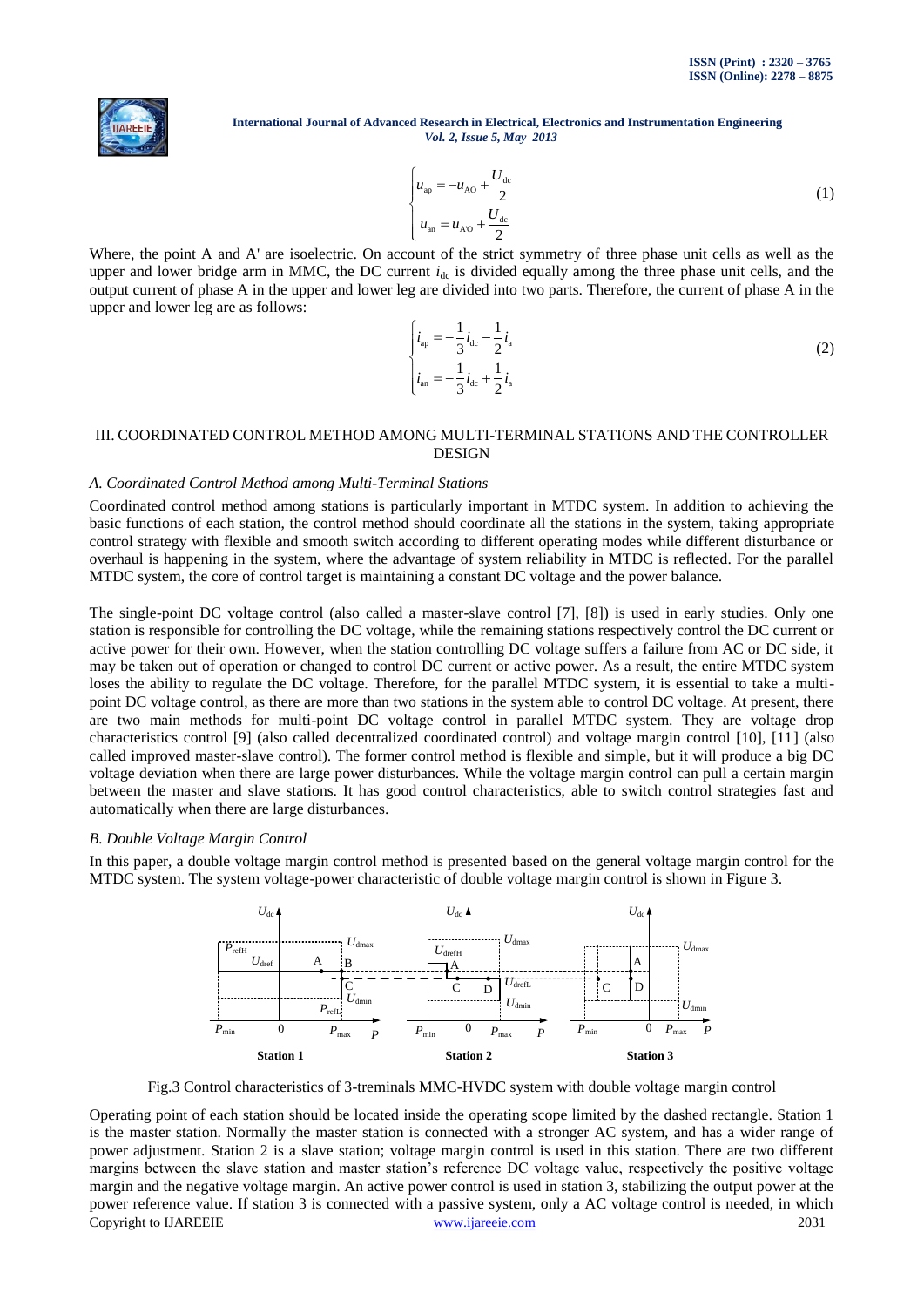

way the control characteristics resembling the active power control, but the vertical line of power reference value will have a translation when the load changes.

As shown in Figure 3, when the three-terminal system operates in the normal state, DC voltage control is used in station 1, while active power control is in station 2 and station 3. The MTDC system operates stable at point A.

When the demand for active power increases (as shown by the dotted line) in station 3, the power balance in the system will be maintained by increasing the output power of station 1. If the output power of station 1 reaches the limit, the system will operates to point B; station 1 will not be able to adjust DC voltage. If the power balance can not be reached at point B yet, the system will not be stable any more. The DC voltage will drop, and another station is needed to replace station 1 undertaking the task of regulating DC voltage and power-sharing. Therefore, control method of station 2 will be changed from active power control to DC voltage control. The operating point of the system will move from B to C. At the same time, control method of station 1 will be changed from DC voltage control to active power control. If station 1 is out of operation for some reason, such as a failure happens, control method of station 2 can be changed from active power control to DC voltage control, while the operating point of the system will move from A to D.

Likewise, if the demand for active power of station 3 reduces suddenly, or even a power inversion is needed, or station 1 operated as an inverter before dropping out, it is possible that the operating point of station 2 will reach to  $U_{\text{drefH}}$ . Thus, compared with single voltage margin control, double voltage margin control can meet more demand under the same controller complexity. Controller structure for double voltage margin control which can achieve the characteristic shown in Figure 3 is shown in Figure 4.



Fig 4 Controller structure of double voltage margin control

As shown in Figure 4, this controller combines the positive voltage margin DC voltage controller, negative voltage margin DC voltage controller, and the PI output and limit values of active power controller. When the limit is not reached, the controller maintains the active power. While the limit is exceeded, the controller changes to DC voltage control automatically.

## IV. DC CABLE MECHANISM ANALYSIS IN MMC-MTDC

For MMC-MTDC system, the dc-link fault is one of the most serious faults .When the dc-link fault is a transient failure, it's hoped that it can recovery quickly with the help of the control system. When it is a permanent fault caused by mechanical stress, it is necessary to block the converter, and then open the circuit breaker. Because of the different topologies, the dc-link fault mechanism analysis and the protection in MMC-MTDC are distinct from those of the 2 level VSC-HVDC system. It should be taken into consideration that after the clearance of the faulted line, the rest of systems can restart efficiently.

Both overhead lines and cables can be used in MMC-MTDC system. DC cable faults are usually caused by digging away or anchor force. Monopole fault and bipolar fault are likely to happen, each of which is a permanent fault. This paper focuses on the DC cable faults, and analysis the MMC-MTDC monopole fault and bipolar fault. Because the availability of a DC circuit breaker whit HV and large current is limited, MMC-MTDC only use the fast DC switch to isolate the fault line. The topology of a three-terminal MMC-MTDC system is shown in Figure 5.

# *A. DC Cable Monopole Fault Mechanism Analysis*

The DC capacitor of MMC-HVDC is located in the sub-module. As a result, the fault features are different from those of 2-level VSC-HVDC. The arm current of MMC consists of capacitance discharging current and the AC system current, as shown in Figure 6.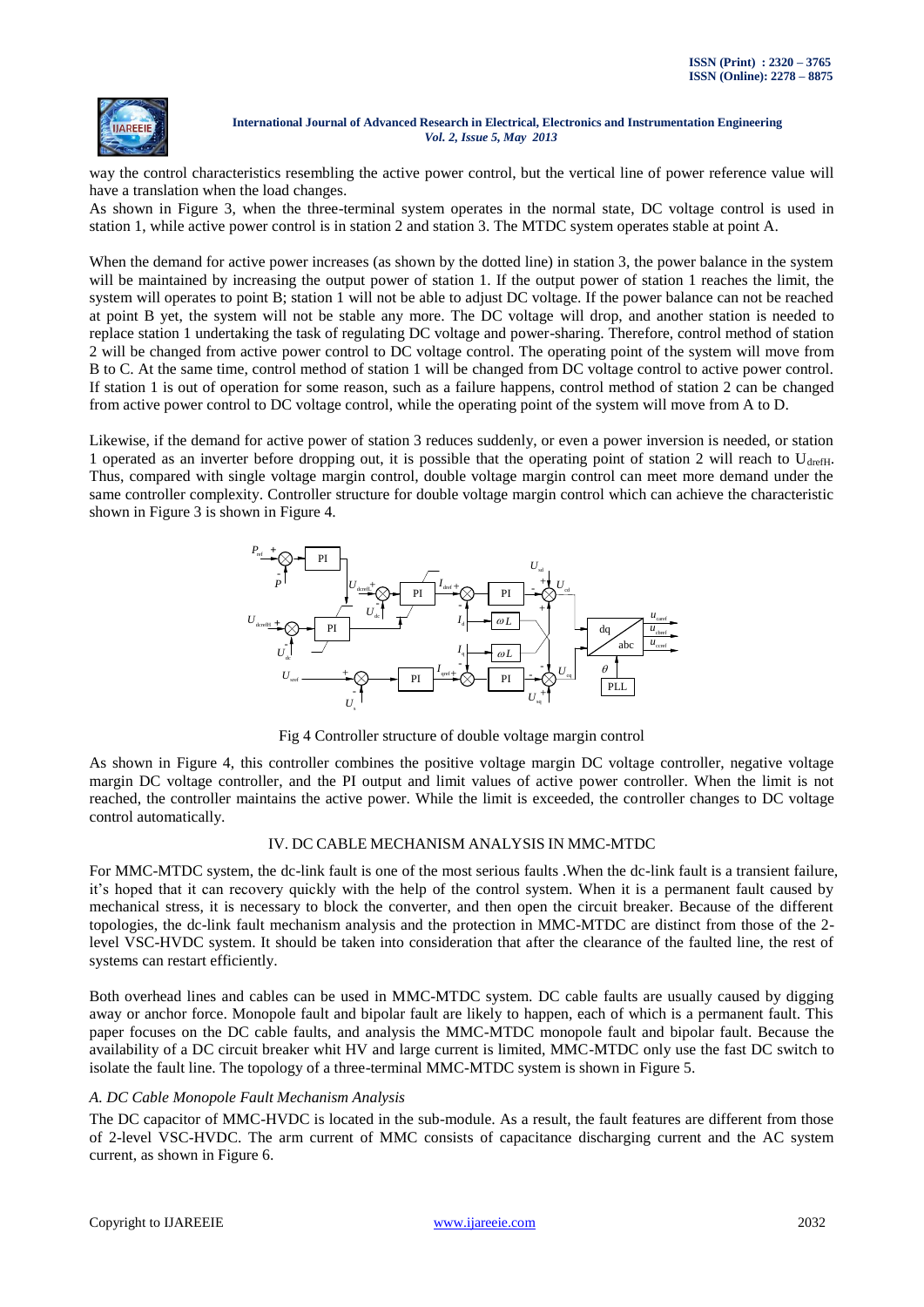



Fig 5 Topology of three-terminal MMC-MTDC system



Fig 6 Path of injection short-circuit current from AC grid to MMC for monopole fault

When the converter side of transformer is star grounding, AC ground point and the point of failure constitute a pathway, the AC side and the sub-module capacitor current will be injected to the point of failure, which will reach the peak in the half frequency cycle .After blocking the converter, the AC side current will continue injecting to the point of failure through diode D2.which is still higher than the rating current.

When the converter- side of the transformer is the delta connection, there is no pathway for AC side current and the sub-module capacitor discharging. Therefore, after the failure direct current will fluctuate in a minor range, and then maintain it in rating value. The simulation model in this paper is using  $Y_0/delta$  wiring.

## *B. DC Cable Bipolar Fault Mechanism Analysis*

The bipolar fault in MMC-HVDC system is most serious, the fault current of MMC consist of capacitance discharging current and the AC system current [12]. After the fault, sub-module capacitor voltage and DC voltage decreases rapidly to zero, power transferring to the inverter will terminate. As for AC system, it is the same as three-phase fault. The Path of injection short-circuit current from AC grid to MMC for bipolar fault is shown in Figure 7.



Fig 7 Path of injection short-circuit current from AC grid to MMC for bipolar fault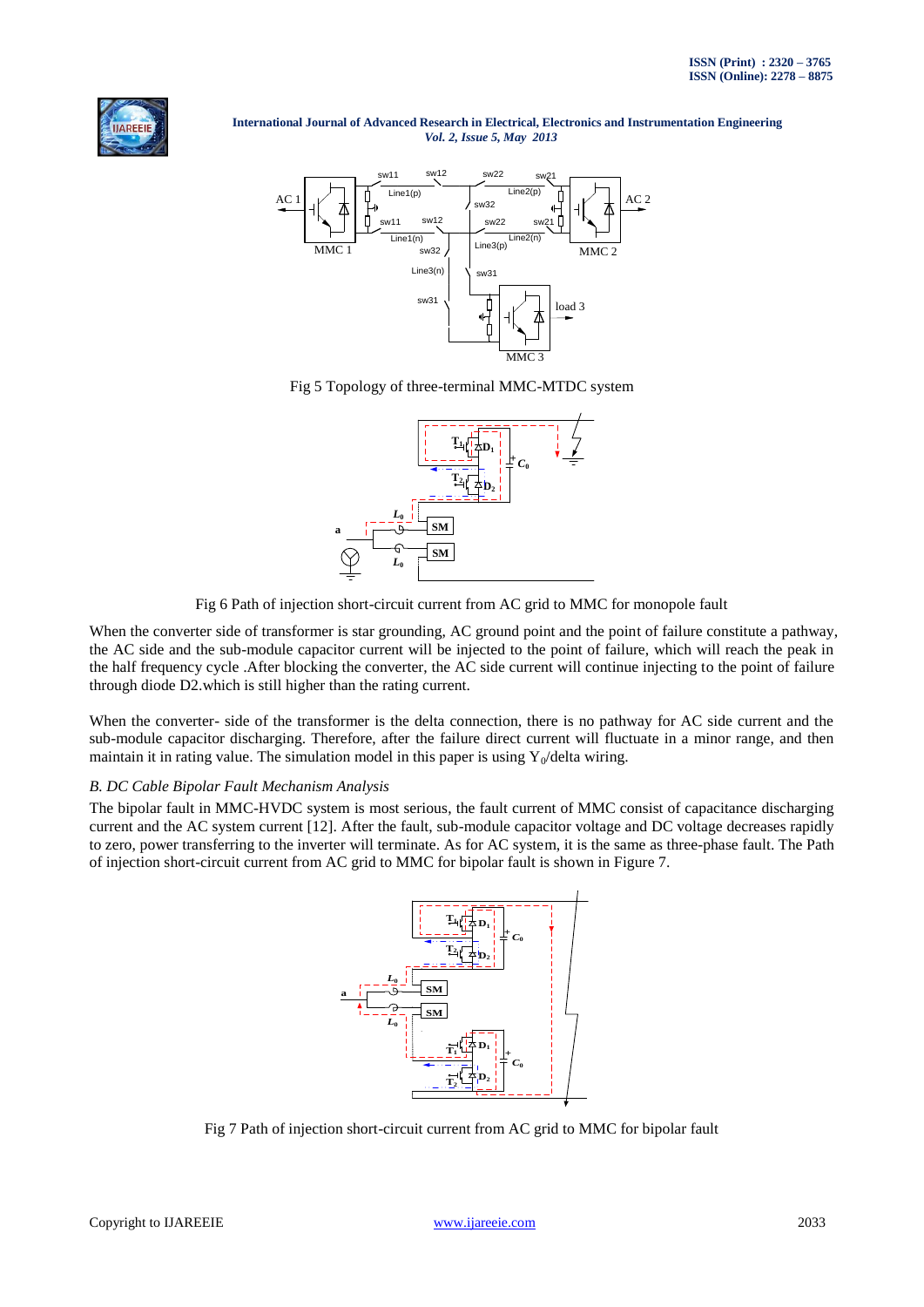

## V. SIMULATION ANALYSIS

A 3-terminal MMC-MTDC simulation model is established in PSCAD/EMTDC and the system structure is shown in fig.5. The parameters of the model are shown in table 1. In steady state, station 1 adopts constant DC voltage control and the reference value is 400kV, station 2 adopts constant active power control and the reference value is -200MW, station 3 adopts constant active power control and the reference value is -150MW.

| <b>System parameters</b>                | Value of the parameters   |
|-----------------------------------------|---------------------------|
| Equivalent AC voltage rated value $U_N$ | $230 \text{ kV}$          |
| Base frequency                          | 50 Hz                     |
| Short circuit ratio                     | 5                         |
| Ratio and connection of transformer     | $230/225$ kV, $Y0/\Delta$ |
| Short circuit impedance k%              | 12.2%                     |
| Transformer capacity ST                 | 450 MVA                   |
| Transformer leakage reactance $L_T$     | $54 \text{ mH}$           |
| Converter rated capacity $S_N$          | <b>400 MVA</b>            |
| System rated DC voltage $U_{dc}$        | $\pm 200$ kV              |
| MMC level number                        | 21                        |
| Sub-module capacitor $C_0$              | 5000 uF                   |
| Arm reactor $L_0$                       | $61 \text{ mH}$           |

*A. Single-Pole to Ground Fault of MMC-MTDC*

Supposing the positive pole of line1 near to station 1 occurs metal grounding permanent fault at 2s and the grounding resistance is 10 m $\Omega$ , the simulation waveforms are shown in Fig.8.



Fig 8 Simulation results of monopole fault for MMC-MTDC system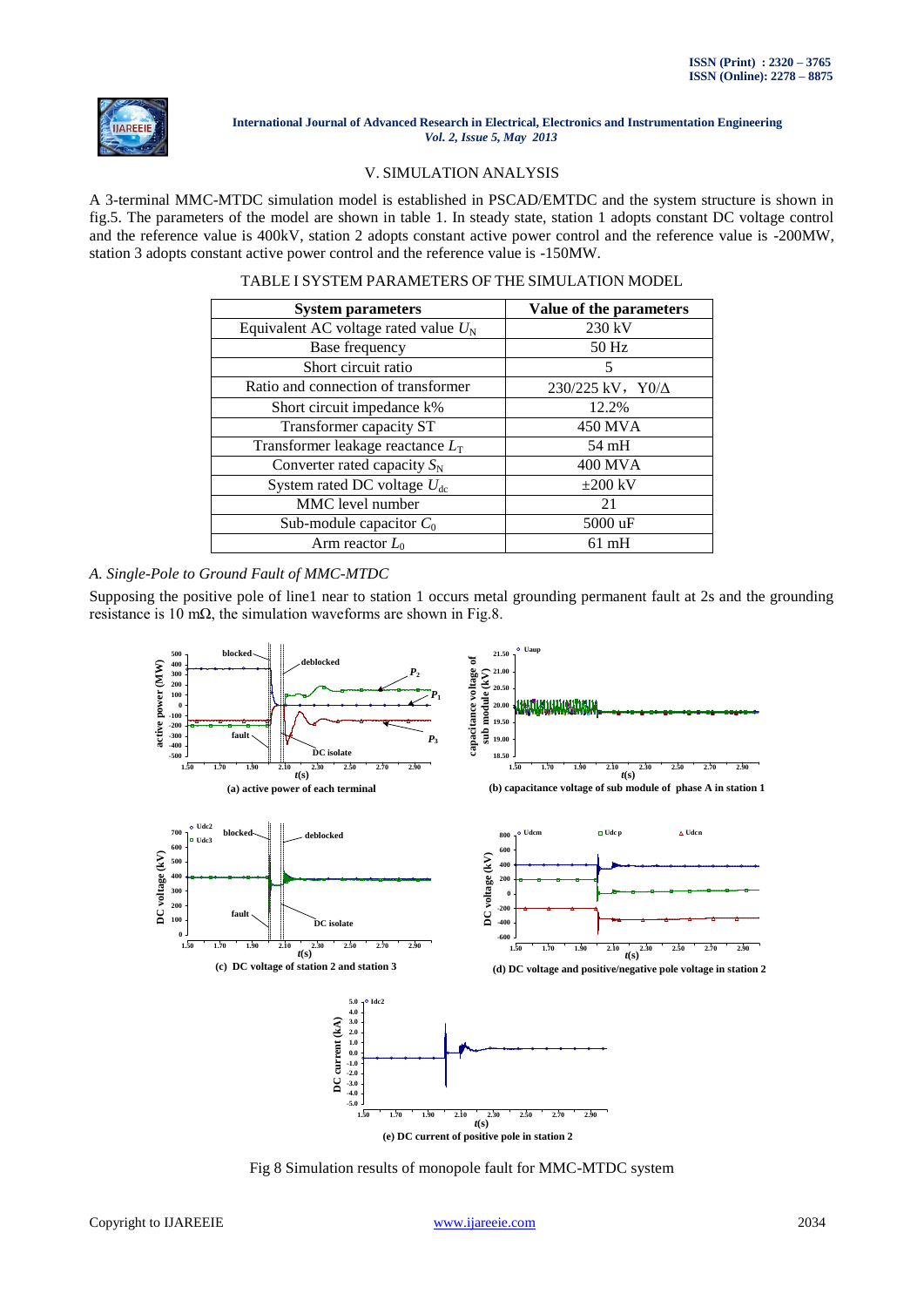

As shown in Fig.8(d), during the fault, the potential reference point of the DC side is changed, for the clamping resistance parallel connection on the DC side and the constant DC voltage control, the positive pole voltage  $U_{\text{den}}$ decreases to 0 and the negative pole voltage  $U_{\text{den}}$  increases to twice of the initial value, the pole-to-pole voltage  $U_{\text{de}}$ keeps constant. The DC voltage offset phenomenon exists even though the fault is cleared owing to the charging effect of the cable capacitor. This will be a great threat for the insulation voltage of the cable, thus the insulation of the cable and AC bus of the converter should be designed reasonably. As shown in Fig.8(b), capacitor voltage will keep constant because there isn't a charging path between the capacitor and the grounding point.

The cable fault is usually permanent fault, so the fault cable should be isolated as soon as possible. The AC side of the converter isn't connected to ground; as a result, the large fault current won't appear in DC side. In the simulation the 3 converters will be blocked after 10ms (at 2.01s) and the DC current will decrease to 0, the simulation is shown in Fig.8(e). at this time, the AC breaker needn't be tripped, a DC quick switch can be adopted to disconnect the fault line, the DC quick switch SW12 and SW12 of line1 are disconnected after 80ms(at 2.08s), at 2.09s the converter2 and converter3 are deblocked. The results are shown in Fig.8(a) and Fig.8(c). With adopting DC voltage margin control, control mode of converter 2 will transformed from constant active power control to constant DC voltage control and will be responsible for the power balance and voltage stability of the new system consisted of the rest terminals without faults.

# *B. Pole-to-pole short-circuited fault of MMC-MTDC system*

Supposing that a pole-to-pole short-circuited fault occurs to the DC line 1, the simulation results after adopting corresponding protection schemes are shown in fig.9.



Fig 9 Simulation results of bipolar fault for MMC-MTDC system

When the fault occurs, sub-module capacitor will be discharged quickly through  $T_1$  and the AC side will feed fault current through  $D_2$ , which results in DC current surging (shown in Fig.9(c)), this will result in over current of submodule capacitor and relevant IGBT and diodes, so the over current should be considered when designing. When the pole-to-pole fault is detected, converters of all the terminals will be blocked in 10ms, sub-module capacitors will be charged through diode  $D_1$  and there isn't a charging path, but AC short-circuit current can still be fed through D2 into